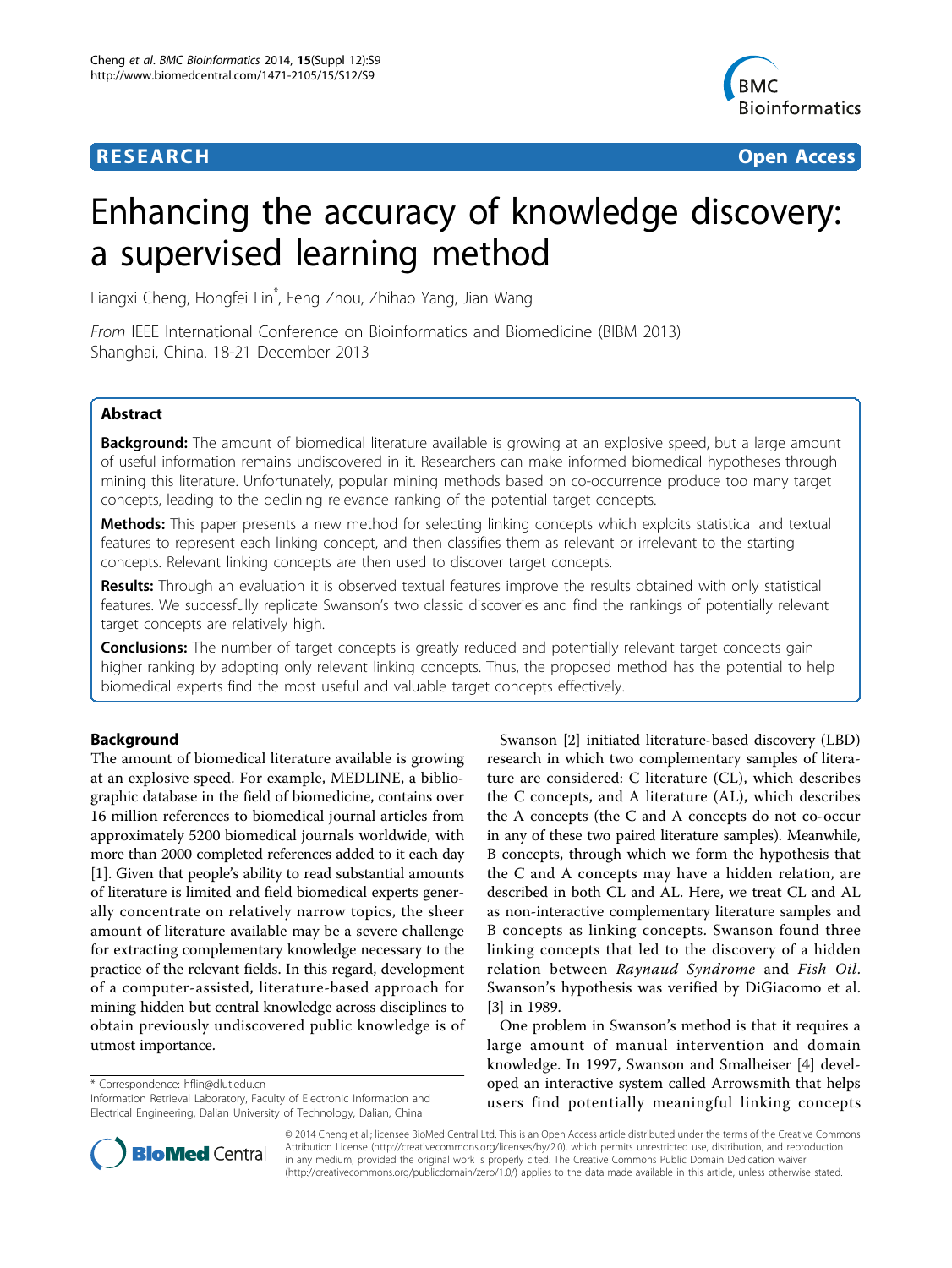between a starting concept and a target concept. However, Arrowsmith only performs in a closed discovery process, which means it does not generate new connections for a given starting concept.

Many researchers have successfully replicated Swanson's discoveries using various approaches. Gordon and Lindsay [[5](#page-8-0),[6\]](#page-8-0) applied several methods of information retrieval, such as token counts, document counts, relative frequencies, and TF\*IDF, to LBD. However, the authors exerted much of their effort towards discovering linking concepts instead of target concepts. In addition, their method required further biomedical expertise for application.

Weeber et al. [\[7](#page-8-0)] took advantage of a natural language processing tool to identify biomedical concepts and pruned redundant linking concepts and target concepts with use of the UMLS ontology. However, while their method was more automatic than previous works, the authors adopted only a limited number of linking concepts to discover target concepts. They also investigated the potential uses of thalidomide [\[8\]](#page-8-0).

Hristovski et al. [[9](#page-8-0)] applied the association rules to find hidden related Medical Subject Heading (MeSH) concepts through an open discovery approach. In this approach, support and confidence metrics were used to select concepts of interest based on the co-occurrence of MeSH terms.

Srinivasan [\[10](#page-8-0)] introduced a method where only the most important linking concepts within certain semantic types were retained to avoid obtaining vast numbers of target concepts. In this method, when the top linking concept is selected from each semantic type, target words gain relatively high rankings. However, when the second or third top linking concepts are selected, the rankings of target words drop.

Cameron et al. [\[11](#page-8-0)] adopted the semantic predications along with structured background knowledge and graphbased algorithms to semi-automatically capture the informative associations. They tested and verified Swanson's Raynaud Syndrome-Fish Oil hypothesis, demonstrating that Swanson's manually intensive techniques can be undertaken semi-automatically.

Cohen et al. [[12\]](#page-8-0) presented the Predication-based Semantic Indexing (PSI), a novel distributional model that encodes predications into a vector space, and provides its possible application to literature-based knowledge discovery. Afterward, Cohen et al. [[13](#page-8-0)] extended the PSI approach to search efficiently across triple-predicate pathways, and utilized it to infer double and triple predicate pathways, which were further adopted to guide search for treatments for other diseases.

#### Methods

Based on Swanson's discovery process, Weeber et al. [\[7](#page-8-0)] defined two kinds of knowledge discovery approach, namely, open discovery and closed discovery. An open discovery process is used to generate a hypothesis (Figure 1). For a given starting concept C, concepts that co-occur with C in the literature (called linking concepts B) are found. Concepts that co-occur with linking concepts B (called target concepts A) are then similarly found, bearing in mind that concepts A should not co-occur with the starting concept C. This process can be described as  $C$ ->B->A.

A closed discovery process is used to test a hypothesis (Figure 2). Let's say that, for two given concepts C and A, a researcher would like to find out whether or not hidden links exist between them. The more links found between A and C, the more likely it is that the tested hypothesis is correct. This process can be described as  $C$ -> $B$ <-A.



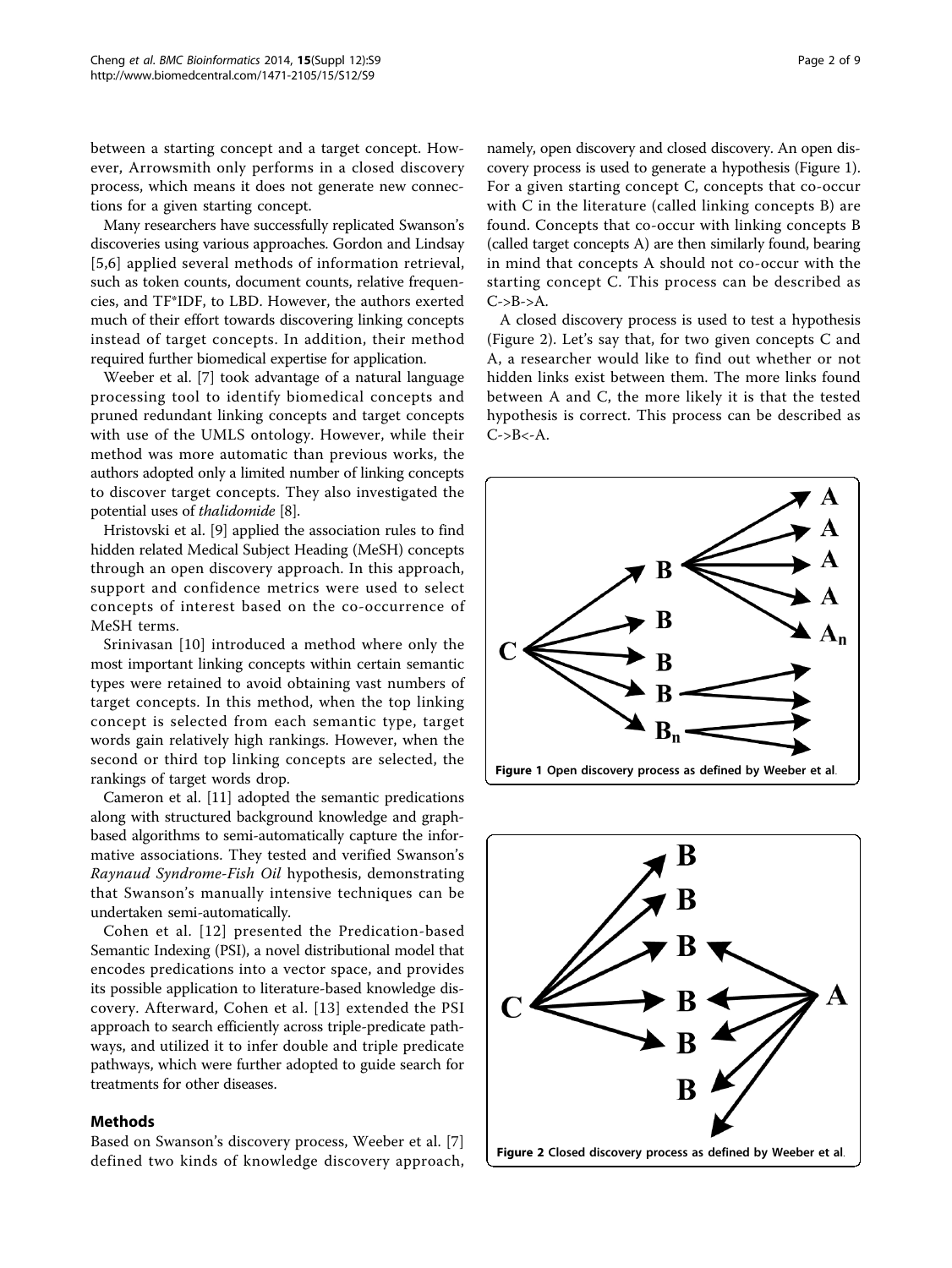We adopt the open discovery approach to replicate Swanson's discoveries on Raynaud Syndrome-Fish Oil and Migraine-Magnesium with starting concepts of Raynaud Syndrome and Migraine, respectively. The framework of our open discovery approach is illustrated in Figure 3, and 3the detailed processes are described in the following sections.

MEDLINE, the primary bibliographic database used in LBD, includes a number of disciplines, such as basic medicine, clinical medicine, experimental medicine, pharmacology, and so on. Figure 4 shows a brief structure of a MEDLINE record, where PMID stands for the unique ID of an article, TI stands for title, AB stands for abstract, and MH stands for MeSH. MeSH, from the



## **PMID - 5971778**

- Studies on the respiratory metabolism of TI isolated human adipose cells.
- AB 1. Some metabolic characteristics of fat cells isolated from 50 patients were examined.
	- 2. The respiratory activity of human fat cells was of the same order of magnitude as cells...
- MH Adipose Tissue/\*metabolism
- MH Carbon Isotopes
- MH Chromatography, Thin Layer
- MH Glucose/pharmacology
- MH Humans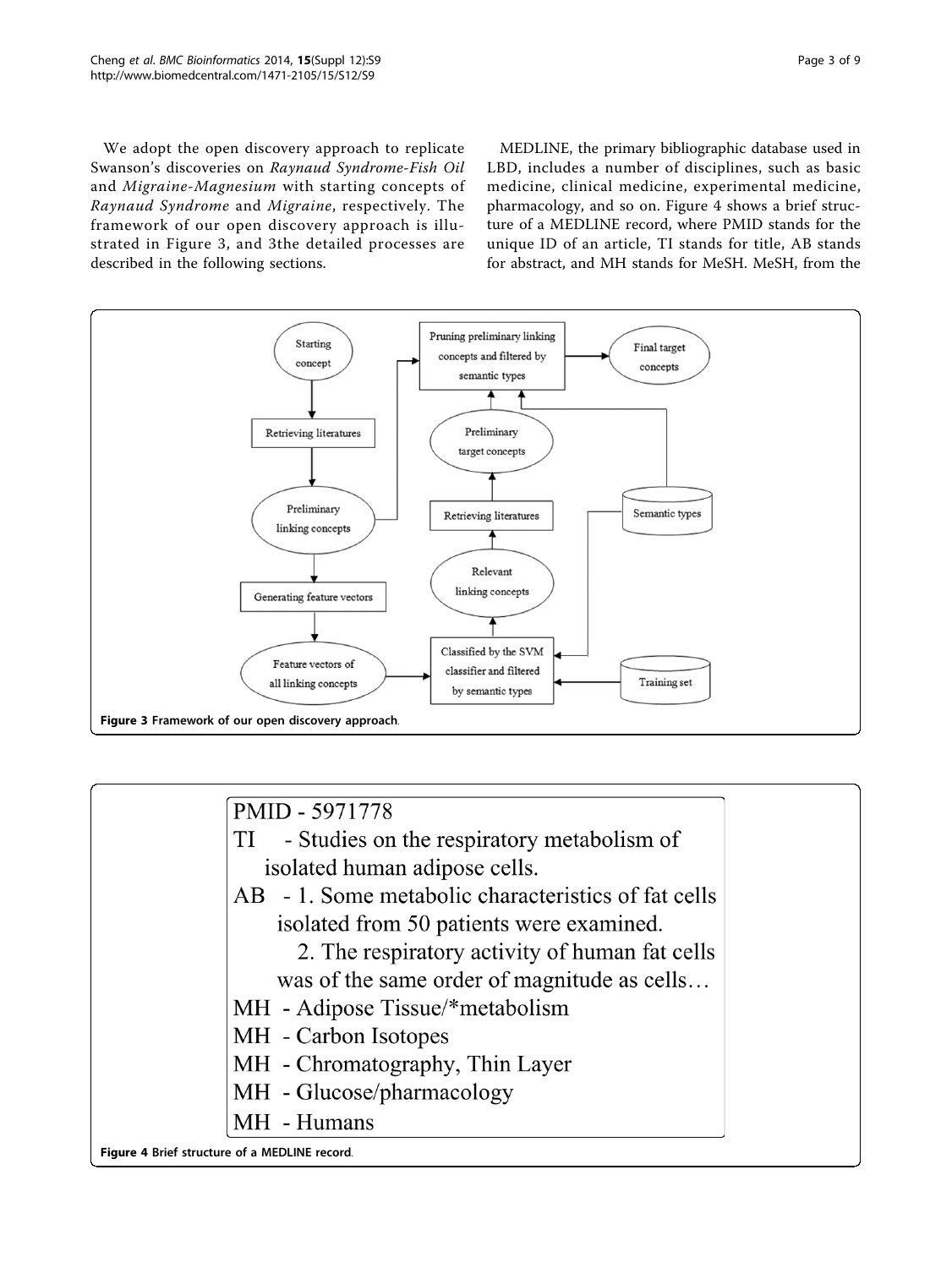National Library of Medicine's controlled vocabulary thesaurus, is selected by experts to index MEDLINE records. Each document is represented by 12 MeSH terms on average; these terms generally consist of terms naming descriptors in a hierarchical structure [\[14\]](#page-8-0).

#### Linking concept selection

For a given starting concept C, all MEDLINE records in the correct time range (discussed in the section of "results and discussion") containing C are retrieved, from which we collect all MeSH terms co-occurring with C as preliminary linking concepts. We find that using only co-occurrence in the MeSH field may be inadequate, since two MeSH terms co-occurring in one MEDLINE record may have no relation. The title and abstract can represent the main idea in biomedical literature. For example, we find over 1800 MeSH terms co-occurring with Raynaud Syndrome in the MeSH field but only 700 MeSH terms in the title and abstract fields. If we use all preliminary linking concepts to discover target concepts, the number of target concepts produced will be vast and a large amount of noise will be introduced. Therefore, pruning redundant linking concepts and selecting the most promising ones in open discovery are very important. In this paper, we select linking MeSH terms using both statistical and textual features. Each linking concept is represented by a vector. We use an SVM classifier to classify these linking terms as positive instances (relevant to the starting concept) or negative ones (irrelevant to the starting concept). The SVM classifier is used because results obtained through only co-occurrence are not comprehensive; the SVM classifier can compute a proper weight for each feature and then integrate all of these features.

Here, we use the Semantic Network where all MeSH terms are assigned to at least one of 135 semantic types. For example, the term Raynaud Syndrome has semantic type Disease or Syndrome and Fish Oil has semantic type Lipid. We choose the same semantic types used by Weeber et al. [\[7](#page-8-0)] and Srinivasan [\[10](#page-8-0)]. Thus, the semantic types for linking concepts in the present study are Biological function, Cell function, Finding, Molecular function, Organism function, Organ or Tissue function, Pathological function, Phenomenon or process, and Physiological function, all of which involve the functions of the disease. The semantic types for target concepts are Element, Ion, Isotope, Vitamin and Lipid, all of which are dietary factors.

#### Statistical features

In the proposed method, we use Mutual Information Measure (MIM) [[15\]](#page-8-0), which is widely applied to quantify dependencies between co-occurring concepts, to calculate statistical features. The MIM score is calculated as:

$$
MIM(A, B) = \log_2(\frac{P_{AB}}{P_A.P_B})
$$
\n(1)

where  $P_{AB}$  is the joint probability of term A and B co-occurring in the same document, and  $P_A$ ,  $P_B$  are the probabilities of observing the term A, B, respectively, in any given document. The statistical features consist of two parts: the MIM score calculated for the MeSH field and the MIM score calculated for the title and abstract fields of MEDLINE records.

#### Textual features

We select five Boolean features (the value is 1 or 0) to evaluate the degree of connection between two concepts. Taking Raynaud Syndrome as an example, its symptoms are high blood viscosity and high platelet aggregation. Therefore, the interaction words should be "increase" or "aggravate", and so on. Intuitively, two MeSH terms co-occurring in one sentence have a strong connection, so whether or not two MeSH terms cooccur in one sentence of the MEDLINE title and abstract is selected as a Boolean feature. In addition, we establish an interaction word list, which indicates linking concepts may have an influence on the starting concept, to find potentially relevant and promising linking concepts. The interaction word list consists of 115 interaction words and their variants, and the connection is much stronger if two MeSH terms and an interaction word co-occur in one sentence. Therefore, the second Boolean feature we select is whether or not there is an interaction word in the sentence.

In MEDLINE records, some diseases or drug names have abbreviated forms. Usually, at first mention, both the full name and abbreviation appear and only the abbreviation or pronoun is used in subsequent sentences. For example, AD is the abbreviation for Alzheimer's disease. In the first sentence "Alzheimer's disease (AD) is the fourth leading cause...," both Alzheimer's disease and its abbreviation  $AD$  appear. In the subsequent sentence "...in the brains of patients with AD are described...," only the abbreviation AD appears. Therefore, we select whether or not two MeSH terms co-occur in two neighboring sentences as a Boolean feature and whether or not there is an interaction word as another Boolean feature. Finally, we select whether or not two MeSH terms co-occur in the MEDLINE abstract field as a Boolean feature.

The following are the seven features we select:

I. MIM score calculated for the MeSH field.

II. MIM score calculated for the title and abstract fields.

III. Whether or not two MeSH terms co-occur in one sentence.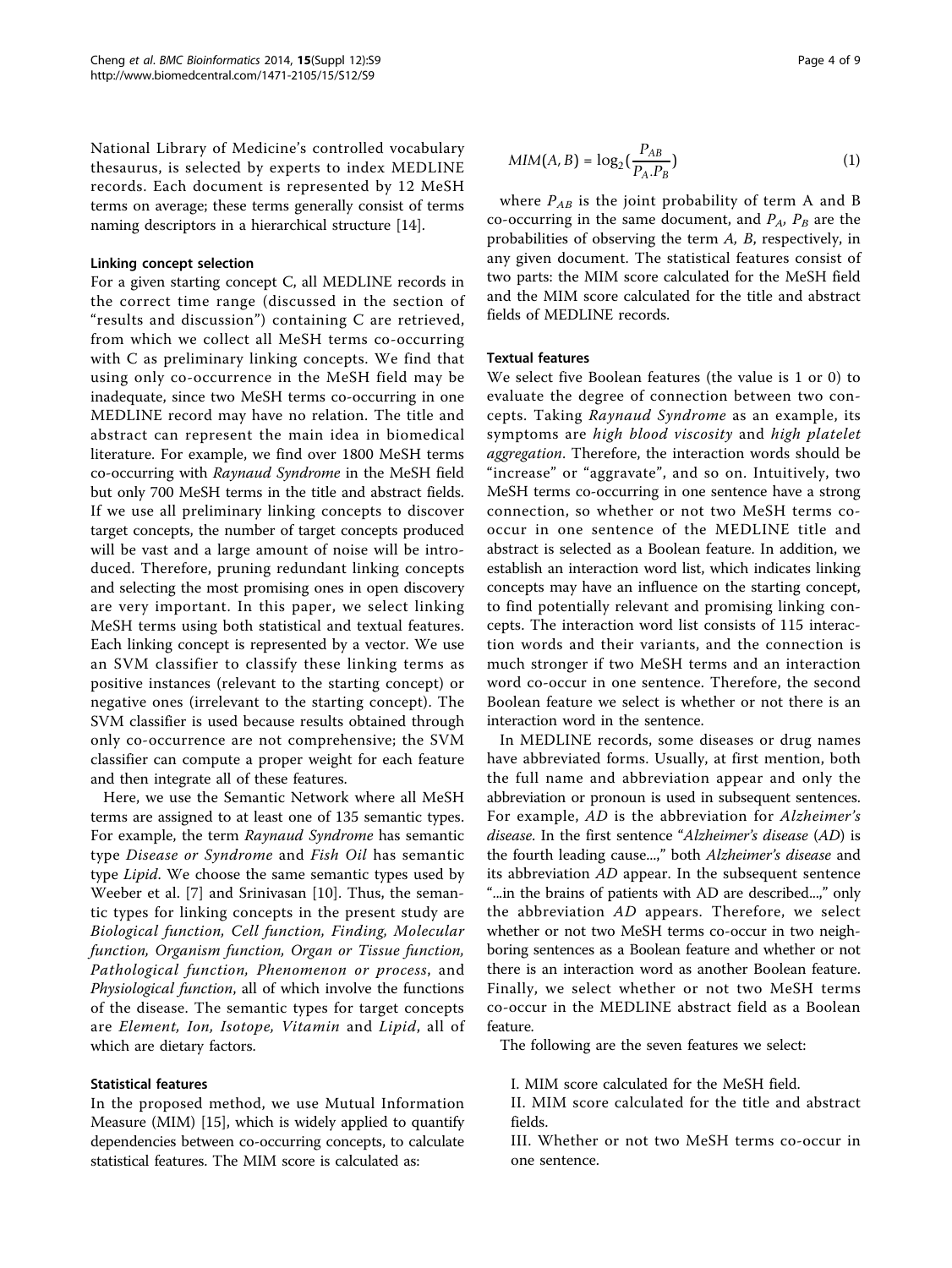<span id="page-4-0"></span>IV. Whether or not there is an interaction word in one sentence.

V. Whether or not two MeSH terms co-occur in two neighboring sentences.

VI. Whether or not there is an interaction word in two neighboring sentences.

VII. Whether or not two MeSH terms only co-occur in the MEDLINE abstract field.

In our method, each linking concept is represented by the seven features, and an SVM classifier is employed to classify these linking concepts as positive or negative instances. Positive linking concepts will further be used to discover target concepts.

#### Target concept discovery

We search the MeSH field of MEDLINE records for concepts that co-occur with positive linking concepts. These terms are preliminary target concepts. Target concepts that appear in the set of linking concepts are removed and only target concepts belonging to the semantic types Element, Ion, Isotope, Vitamin or Lipid are retained, namely the final target concepts.

### Results and discussion

#### Datasets

Swanson found that there might be hidden links between Alzheimer's disease and indomethacin through several linking concepts. In the present paper, we selected linking concepts that had interactions with the starting concept Alzheimer's disease as positive instances. Some of these linking concepts were discovered by Swanson and verified to be useful. Other linking concepts were found in the title and abstract fields, which co-occurred in one sentence or two neighboring sentences with the starting concept Alzheimer's disease and interaction words. Negative instances included three types: MeSH terms that were too general, MeSH terms that did not co-occur in two neighboring sentences, and MeSH terms that co-occurred in one sentence or two neighboring sentences but contained no interaction word. We then

calculated the feature vectors for all positive and negative instances. Since the number of linking concepts that have interactions with the starting concept was very limited, we ultimately obtained 40 positive and 40 negative instances.

For each experiment, we retrieved all linking concepts for the given starting concepts and calculated their feature vectors, which composed the test set. We employed the SVM classifier to tag vectors as positive or negative instances. Next, we made use of the positive instances to discover target concepts.

#### Target concept ranking

Pratt and Yetisgen-Yildiz [[16](#page-8-0)] exploited linking term count (LTC) to rank target concepts (i.e., one target concept is more important if there are more linking terms connecting to it). In the proposed method, we adopted a similar idea but did not simply identify concepts co-occurring in the MeSH field as linking terms. Instead, we retrained those "useful" linking terms defined in two ways. First, we identified linking concepts co-occurring with the target concepts in the title and abstract fields as useful linking concepts. Second, we identified linking concept co-occurring with the target concepts and an interaction word in one sentence as useful linking concepts. Using these steps for verification, spurious target concepts can be pruned and the exact text in which linking and target concepts co-occur can be found.

#### Performances of features and combinations

The performances of different features and their combinations in Raynaud Syndrome-Fish Oil and Migraine-Magnesium experiments are shown in Table 1. In this section, selected semantic types were not used for filtering because we intended to examine the effect of our supervised learning method. Given that Fish Oil and Magnesium are two known effective concepts for Raynaud Syndrome and Migraine, respectively, linking concepts leading to the target concepts (Fish Oil and Magnesium) in the MeSH field are considered useful

| Table 1 Performances of different features and their combinations. |  |  |  |  |  |  |
|--------------------------------------------------------------------|--|--|--|--|--|--|
|--------------------------------------------------------------------|--|--|--|--|--|--|

| Features I                                          | $*$   | $*$    | $*$    | $*$    | $*$   | $*$   | $*$   |
|-----------------------------------------------------|-------|--------|--------|--------|-------|-------|-------|
| Features II                                         |       | $\ast$ | $*$    | $*$    | $*$   | $*$   | $*$   |
| Features VII                                        |       |        | $\ast$ | $\ast$ | $*$   | $*$   | $*$   |
| Features V                                          |       |        |        | $\ast$ | $*$   | $*$   | $*$   |
| Features VI                                         |       |        |        |        | $*$   | $*$   | $*$   |
| Features III                                        |       |        |        |        |       | $*$   | $*$   |
| Features IV                                         |       |        |        |        |       |       | $*$   |
| percentage of useful LTC (Raynaud Disease-Fish Oil) | 21.4% | 22.9%  | 22.2%  | 25.4%  | 25.5% | 27.7% | 29.8% |
| percentage of useful LTC (Migraine-Magnesium)       | 79.7% | 82.1%  | 75.5%  | 76.6%  | 77.9% | 78.2% | 85.6% |
|                                                     |       |        |        |        |       |       |       |

Note: "\*" stands for including of the corresponding feature.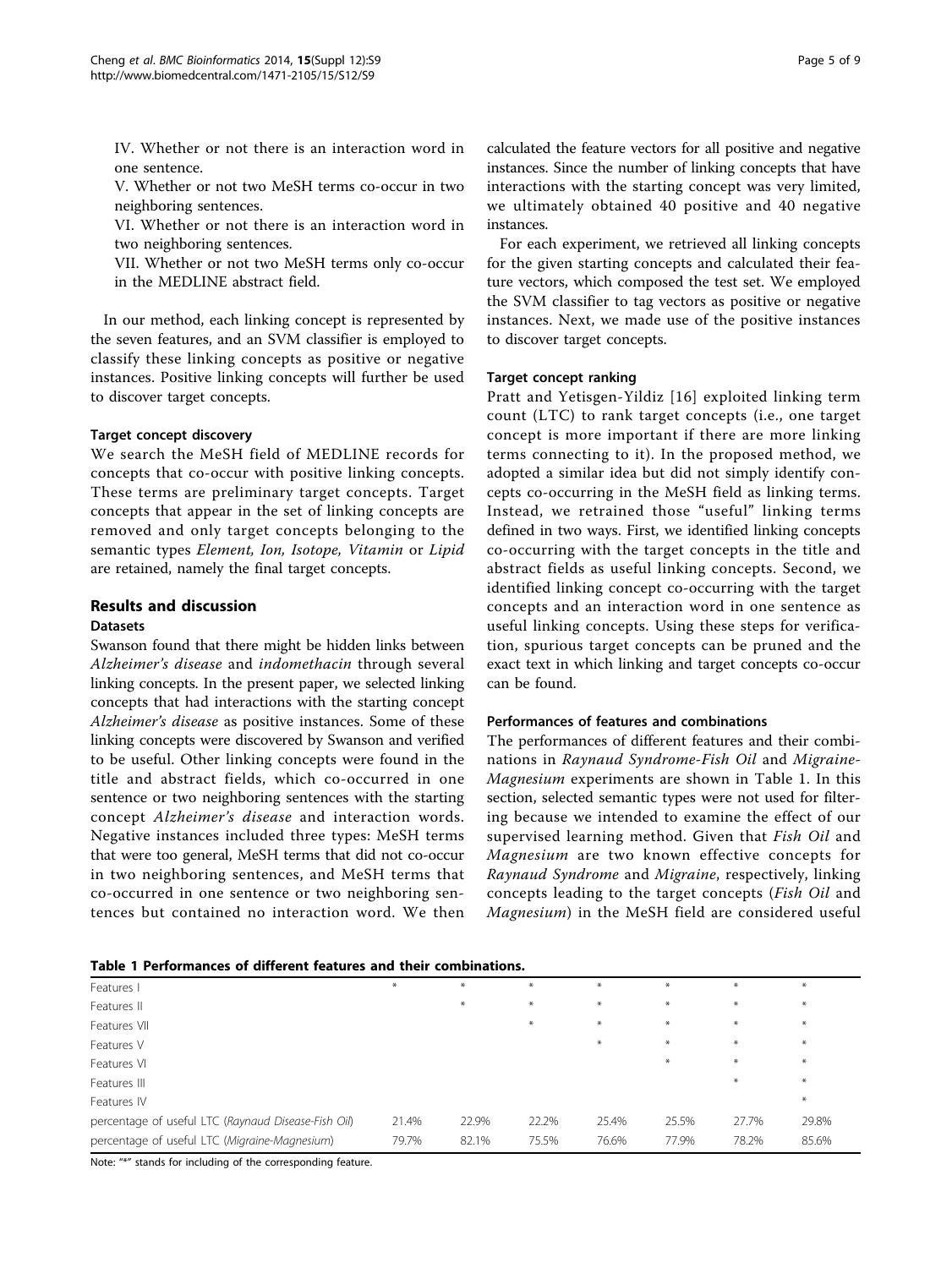linking terms for ranking target concepts. The percentage of useful LTC is adopted to evaluate the performances of these features and calculated as:

$$
Percentage_of\_Useful\_LTC = \frac{number(Useful\_Linking\_Terms)}{number(All\_Linking\_Terms)} \quad (2)
$$

If spurious linking concepts can be pruned to retain relevant linking concepts leading to the determination of a given target concept, the denominator will decrease and the percentage of useful LTC will increase.

Using only Feature I in the Raynaud Syndrome-Fish Oil experiment, the percentage of useful LTC obtained was 21.4%. With the introduction of Feature II, the percentage of useful LTC increased to 22.9%, likely because concepts in the title and abstract fields can reflect the topic more precisely than concepts in the MeSH field. Textual features were added according to the strictness of linking concepts from loose to strong in the order of: VII, V, VI, III, and IV. The percentage of useful LTC decreased slightly when Feature VII was added. However, when the starting and linking concepts were limited to two neighboring sentences, the percentage of useful LTC increased. Interaction words also contributed to the performance of the percentage of useful LTC. After all the textual features were added, the percentage of useful LTC reached a maximum score of 29.8%. As for the ranking of Fish Oil, it was not improved as significantly as the percentage of useful LTC. This is probably because the LTC of *Fish Oil* is very limited and there are many general target concepts with a large LTC.

In the experiment of Migraine-Magnesium, similar results were obtained, and the percentage of useful LTC increased from 79.7% to 85.6%. Magnesium obtained a No. 1 ranking compared with Pratt and Yetisgen-Yildiz's No. 11 [[16\]](#page-8-0).

From Table [1](#page-4-0) we can draw some conclusions: 1. Feature II (MIM score calculated for the title and abstract fields) can better reflect the dependencies of two concepts than Feature I (MIM score calculated from the MeSH field). 2. Textual features improve the results obtained with only statistical features. 3. Interaction

Since incorporating statistical and textual features can increase the percentage of useful linking concepts and retain relevant linking concepts, we will use these seven features to represent linking concepts in the following experiments.

#### Raynaud Syndrome-Fish Oil

In the Raynaud Syndrome-Fish Oil experiment, we utilized MEDLINE records obtained prior to 1986 since Swanson [[17\]](#page-8-0) made the discovery in this year. The starting concept C is Raynaud Syndrome. We retrieved all MeSH terms co-occurring with C and generated their feature vectors. Then, we employed the SVM classifier to classify them as positive or negative instances.

As can be seen from Table 2 rankings of Fish Oil and percentages of useful linking concepts obtained using positive concepts are much higher than those using all linking concepts. By using positive concepts, many irrelevant linking concepts were excluded, which would otherwise generate many target concepts irrelevant to the starting concept. The LTC of target concepts discovered by these negative linking concepts decreased after pruning, and therefore the ranking of relevant target concepts such as Fish Oil were promoted. Further filtering with the semantic types pushes the ranking of *Fish Oil* even higher.

As aforementioned in the subsection of "target concept ranking", two kinds of "useful" linking terms for ranking target concepts are defined: linking concept co-occurring with the target concepts in the title and abstract fields (Rule 1) and linking concept co-occurring with the target concepts and an interaction word in one sentence as useful linking concepts (Rule 2). The latter is stricter so that more precise but less useful linking concepts are retained and, as experimental results show, the rankings of Fish Oil increase and the percentages of useful linking concepts decrease.

Fish Oil obtained the best ranking (No. 45) by using positive concepts and semantic type filtering in a sentence-level experiment.

Table 2 Experimental results of Raynaud Syndrome-Fish Oil problem.

| Ranking rules | Linking concepts | <b>LTC</b> | Useful LTC | Percentage of useful LTC | Ranking of Fish Oil |
|---------------|------------------|------------|------------|--------------------------|---------------------|
| Rule 1        | all              | 1852       | 148        | 8.0%                     | 141                 |
|               | Positive         | 323        | 49         | 15.2%                    | 121                 |
|               | $all + ST$       | 176        | 15         | 8.5%                     | 128                 |
|               | positive $+ST$   | 47         |            | 14.9%                    | 80                  |
| Rule 2        | All              | 1852       | 68         | 3.7%                     | 128                 |
|               | Positive         | 323        | 28         | 8.7%                     | 105                 |
|               | $all + ST$       | 176        | 8          | 4.5%                     | 96                  |
|               | positive $+ST$   | 47         | 6          | 12.8%                    | 45                  |

Note: "useful LTC" stands for the number of concepts leading to the finding of Fish Oil; "ST" stands for semantic types filtering.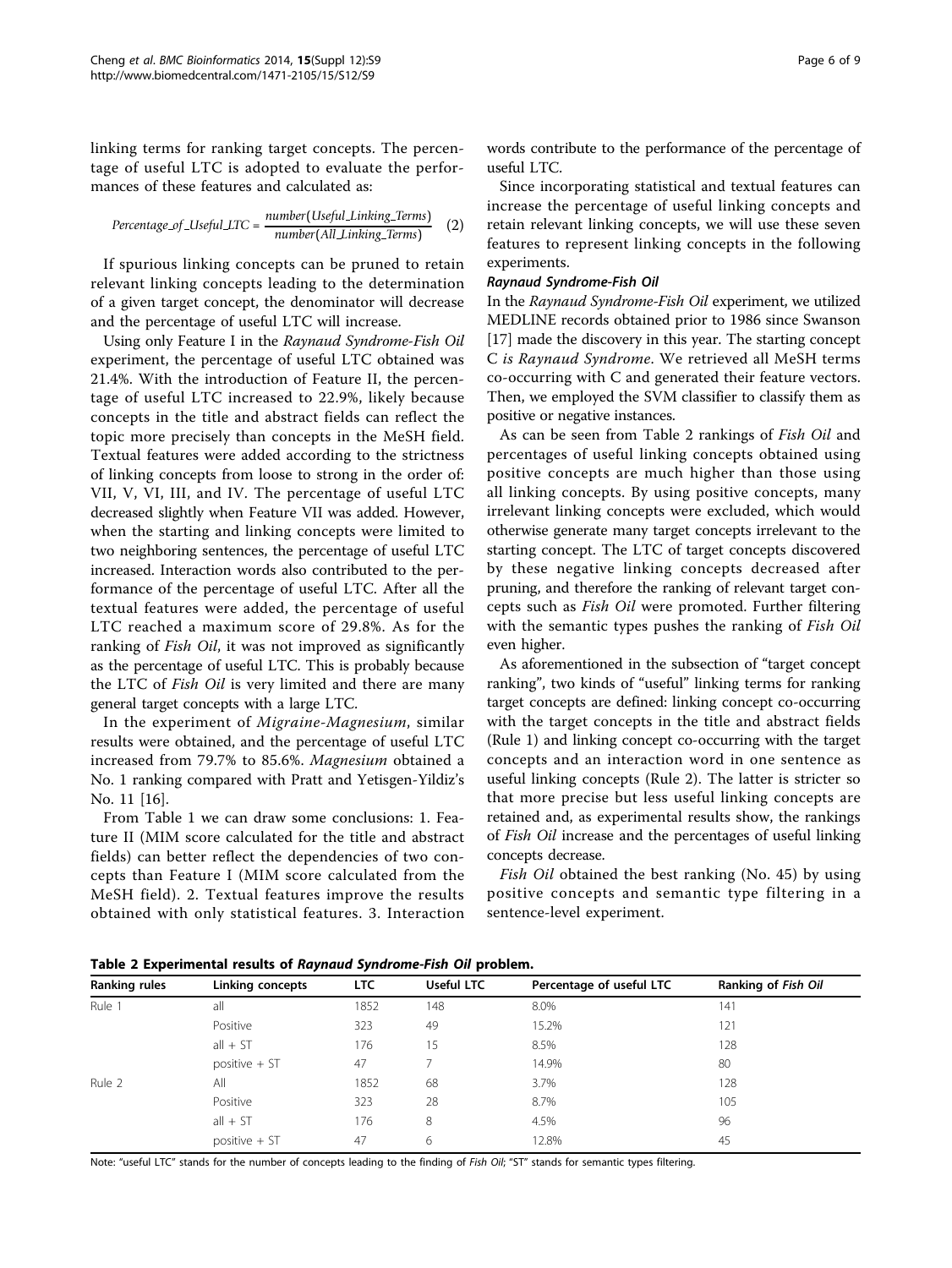Table 3 shows part of the target concepts discovered at the sentence level. Weeber et al. [[7\]](#page-8-0) used three pathways (Platelet Aggregation, Blood Viscosity, and Vascular reactivity) identified by Swanson to discover target concepts. In their experiments, Fish Oil ranked 7 and 20 for the pathways Platelet Aggregation and Blood Viscosity, respectively. The pathway Vascular reactivity could not find Fish Oil. In contrast, when all linking concepts were used, as in our experiment, Fish Oil ranked 45 in all target semantic types. Srinivasan [[10](#page-8-0)] ranked the target concepts in each target semantic type and Fish Oil ranked 19 under the semantic type Lipid; in our experiment, it ranked 16.

Swanson found three linking concepts through which he discovered the hidden relation between Raynaud Syndrome and Fish Oil. These linking concepts are Vasoconstriction, Blood Viscosity, and Platelet Aggregation. As shown in Table 4 the proposed method was able to classify these concepts as positive instances and adopted them to discover target concepts further. Meanwhile, the number of linking concepts was reduced from 1852 to 323.

#### Migraine-Magnesium

In the Migraine-Magnesium experiment, we utilized MEDLINE records prior to 1988 since Swanson [[18](#page-8-0)]

made the discovery in this year. The starting concept C adopted was Magnesium.

Using positive instances to discover target concepts, Magnesium obtained a high ranking. Further filtering with the semantic types pushed Magnesium to rank No. 1. Meanwhile, the percentage of useful linking concepts improved. Table [5](#page-7-0) shows the results obtained by different experimental methods. In these experiments, the ranking of Magnesium was relatively high and consistently ranked No. 1.

Table [6](#page-7-0) shows part of the target concepts we discovered at the sentence level. In Srinivasan's method [[10](#page-8-0)], the best rankings obtained for Magnesium were 5 and 12 when linking terms ranking highest and second highest within each semantic type were adopted. In Pratt and Yetisgen-Yildiz's method [[16\]](#page-8-0), the LTC was 29 and the best ranking of Magnesium was 11. In our experiment, Magnesium obtained a rank of No. 1 with an LTC of 39.

Table [7](#page-7-0) lists eleven complementary arguments that connect magnesium deficiency with migraine, as discovered by Swanson et al. [[19](#page-8-0)]. The proposed method was able to classify 9 of these arguments as positive instances. Although the proposed method missed two useful linking

| <b>Target concept</b>      | Ranking in target semantic types | Ranking in semantic type Lipid |
|----------------------------|----------------------------------|--------------------------------|
| Carbon                     |                                  |                                |
| Fatty Acids                | $\overline{2}$                   |                                |
| Nitrogen                   | 3                                |                                |
| Oil                        | 7                                | $\overline{2}$                 |
| $\cdots$                   |                                  | $\cdots$                       |
| Cadmium                    | 26                               | $\cdots$                       |
| Platelet Activating Factor | 27                               |                                |
| Lipoproteins, VLDL         | 28                               | 8                              |
|                            | $\cdots$                         |                                |
| Liposomes                  | 32                               | 9                              |
| Oleic Acid                 | 33                               | 10                             |
| Lipoproteins, LDL          | 34                               | 11                             |
| Lipoproteins, HDL          | 35                               | 12                             |
|                            |                                  |                                |
| Phosphatidylcholines       | 43                               | 15                             |
| Anions                     | 44                               |                                |
| Fish Oil                   | 45                               | 16                             |
| $\cdots$                   | $\cdots$                         |                                |

| Table 3 Part of target concepts discovered for Raynaud Syndrome |  |
|-----------------------------------------------------------------|--|
|-----------------------------------------------------------------|--|

#### Table 4 Comparison of useful linking concepts between Swanson's and our system for the Raynaud Syndrome-Fish Oil problem

| Three useful linking concepts discovered by Swanson | Discovered by our system |  |  |
|-----------------------------------------------------|--------------------------|--|--|
| Vasoconstriction                                    |                          |  |  |
| Blood Viscosity                                     |                          |  |  |
| Platelet Aggregation                                |                          |  |  |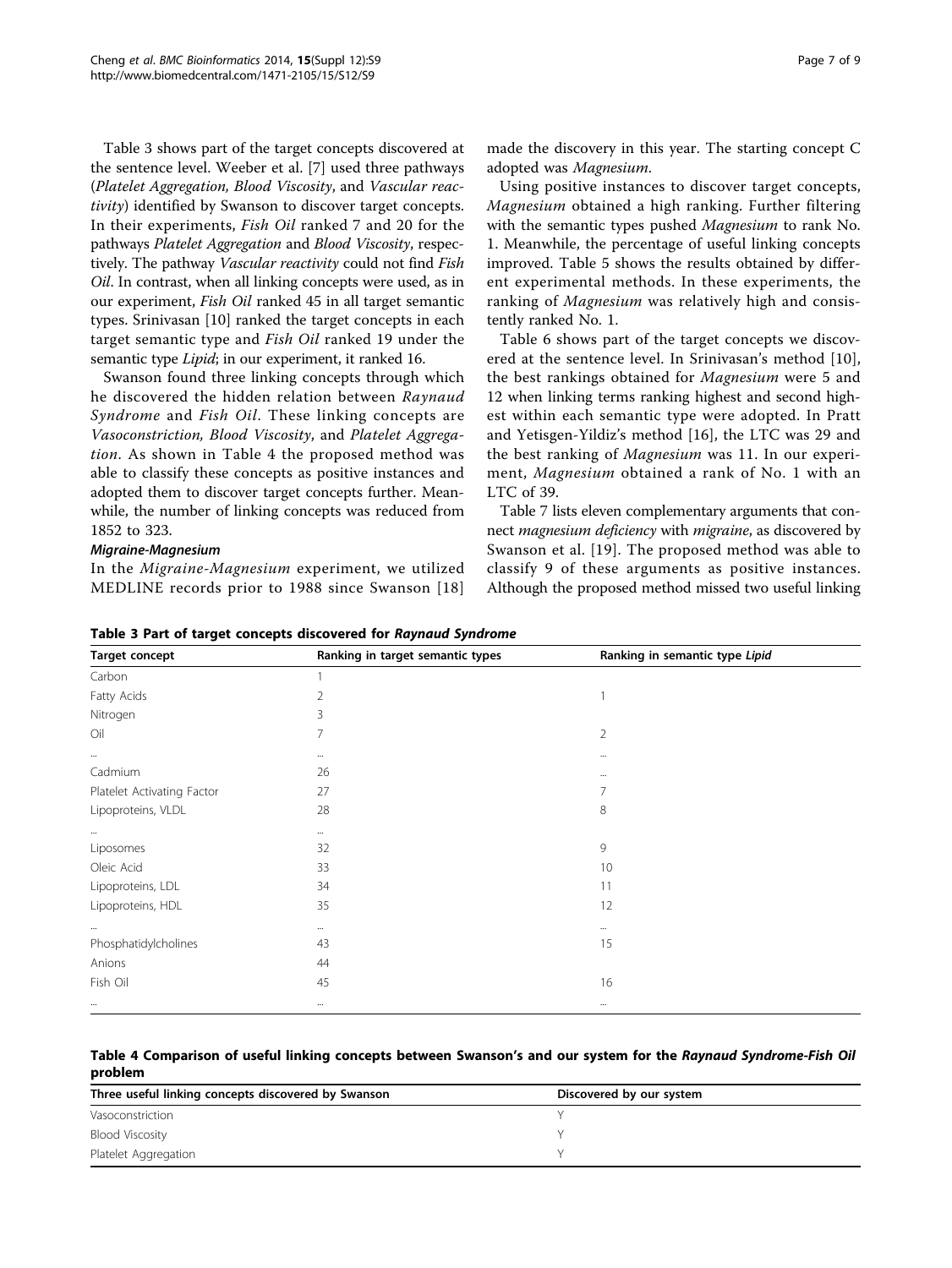| Ranking rules | Linking concepts | <b>LTC</b> | Useful LTC | Percentage of useful LTC | Ranking of Magnesium |
|---------------|------------------|------------|------------|--------------------------|----------------------|
| Rule 1        | All              | 2898       | 1405       | 48.5%                    |                      |
|               | positive         | 529        | 398        | 75.8%                    |                      |
|               | $all + ST$       | 236        | 199        | 84.3%                    |                      |
|               | positive $+ST$   | 61         | 53         | 86.9%                    |                      |
| Rule 2        | All              | 2898       | 827        | 28.5%                    | 4                    |
|               | positive         | 529        | 290        | 54.8%                    |                      |
|               | $all + ST$       | 236        | 80         | 33.9%                    |                      |
|               | positive $+ST$   | 61         | 39         | 63.9%                    |                      |

<span id="page-7-0"></span>Table 5 Experimental results of Migraine-Magnesium problem.

Note: "useful LTC" stands for the number of words leading to the finding of Magnesium: "ST" stands for semantic type filtering.

Table 6 Part of top ranking target concepts discovered for Migraine

| <b>Target concept</b> | <b>LTC</b> | Ranking in target semantic types | Ranking in semantic type Element, Ion, or Isotope |
|-----------------------|------------|----------------------------------|---------------------------------------------------|
| Carbon                | 39         |                                  |                                                   |
| Magnesium             | 39         |                                  |                                                   |
| lons                  | 37         |                                  |                                                   |
| Nitrogen              | 34         |                                  |                                                   |
| Oil                   | 32         | 4                                |                                                   |
| Hydrogen              | 31         |                                  | 4                                                 |
| Fats                  | 28         | 6                                |                                                   |
| lodine                | 24         |                                  | 6                                                 |
| $\cdots$              | $\cdots$   | $\cdots$                         |                                                   |

Table 7 Comparison of useful linking concepts between Swanson's and our system for the Migraine-Magnesium problem

| Eleven useful linking concepts discovered<br>by Swanson | Discovered by our<br>system |  |  |
|---------------------------------------------------------|-----------------------------|--|--|
| <b>Stress</b>                                           | Υ                           |  |  |
| Vascular Tone                                           | Υ                           |  |  |
| Calcium Channel Blockers                                | Υ                           |  |  |
| Spreading Cortical Depression                           | Ν                           |  |  |
| Epilepsy                                                | Υ                           |  |  |
| Platelet Aggregation                                    | Υ                           |  |  |
| Serotonin                                               | Υ                           |  |  |
| Substance P                                             | Υ                           |  |  |
| Prostaglandins                                          | Υ                           |  |  |
| Inflammation                                            | Υ                           |  |  |
| Hypoxia                                                 | Ν                           |  |  |

concepts, it reduced the number of linking concepts from 2898 to 529.

#### Conclusions

In the field of literature-based hidden knowledge discovery, popular methods based on co-occurrence produce too many target concepts, leading to the declining ranking of potentially relevant target concepts. In the current

paper, we propose a new method for choosing useful and promising linking concepts. This method selects statistical and textual features and employs an SVM model to classify linking concepts whether relevant to the starting concepts. Linking concepts classified as relevant to the starting concept are adopted to further find target concepts.

The current experimental results on two classic experiments, Raynaud Syndrome-Fish Oil and Migraine-Magnesium, show that the ranking of potentially relevant target concepts is promoted by adopting only relevant linking concepts. In addition, we employ the percentage of useful LTC to evaluate the performance of the proposed method. The results show that the percentage of useful LTC is significantly improved. The proposed system is more automatic than other methods, with only required manual step of the training set construction. Thus, the proposed method has the potential to help biomedical experts find the most useful and valuable target concepts effectively. In future research, we aim to find more useful linking concept features to gain better results.

#### Competing interests

The authors declare that they have no competing interests.